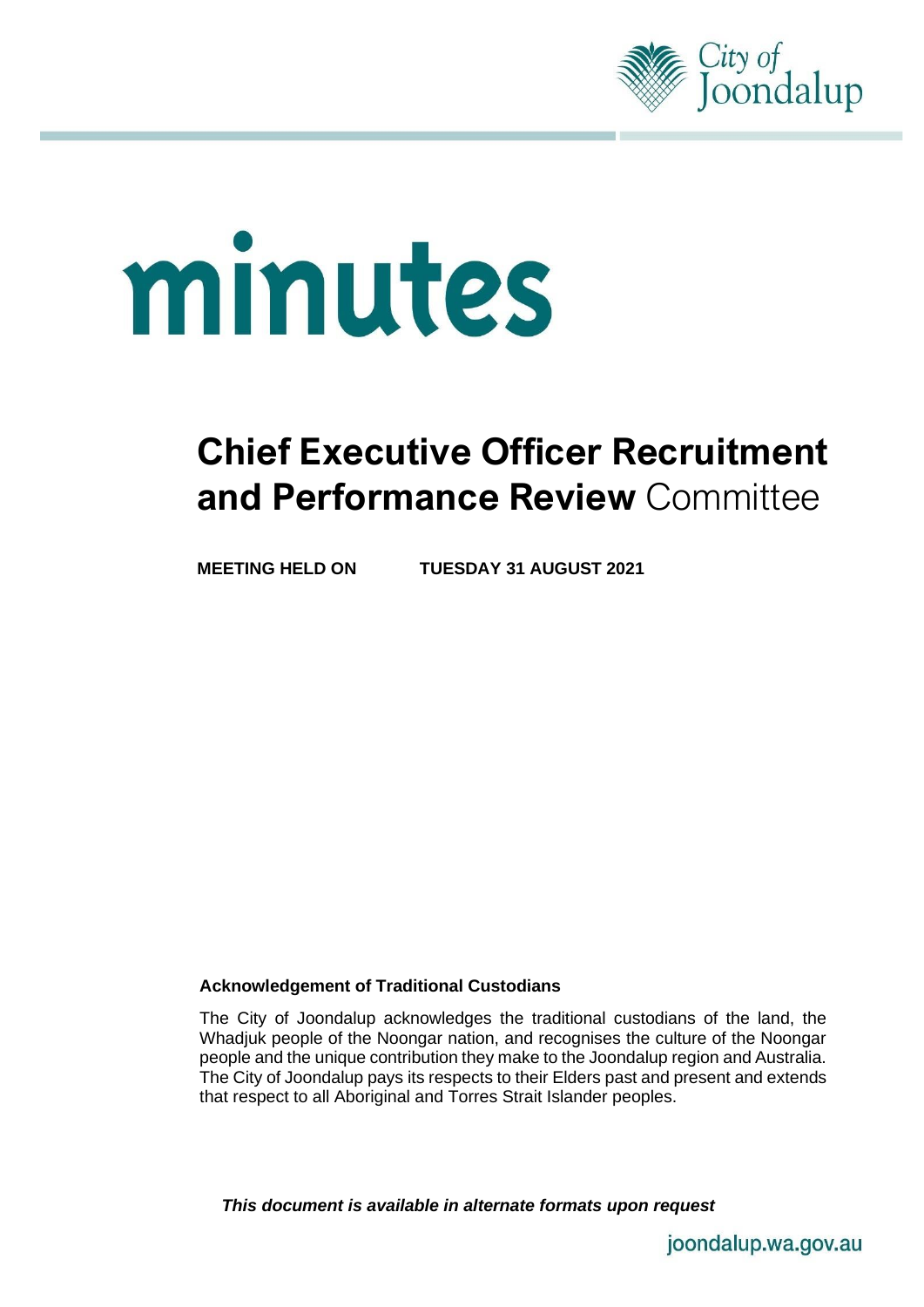# **TABLE OF CONTENTS**

| <b>ITEM</b><br>NO. | <b>TITLE</b>                                                                                                                            | <b>PAGE</b><br>NO. |
|--------------------|-----------------------------------------------------------------------------------------------------------------------------------------|--------------------|
|                    | <b>ACKNOWLEDGEMENT OF TRADITIONAL CUSTODIANS</b>                                                                                        | 3                  |
|                    | <b>DECLARATION OF OPENING</b>                                                                                                           | 3                  |
|                    | <b>OF</b><br>FINANCIAL INTEREST /<br><b>DECLARATIONS</b><br><b>PROXIMITY</b><br><b>INTEREST / INTEREST THAT MAY AFFECT IMPARTIALITY</b> | 4                  |
|                    | <b>APOLOGIES AND LEAVE OF ABSENCE</b>                                                                                                   | 4                  |
|                    | <b>CONFIRMATION OF MINUTES</b>                                                                                                          | 4                  |
|                    | ANNOUNCEMENTS BY THE PRESIDING MEMBER WITHOUT<br><b>DISCUSSION</b>                                                                      | 5                  |
|                    | <b>IDENTIFICATION OF MATTERS FOR WHICH THE MEETING MAY BE</b><br><b>CLOSED TO THE PUBLIC</b>                                            | 5                  |
|                    | <b>PETITIONS AND DEPUTATIONS</b>                                                                                                        | 5                  |
|                    | <b>REPORT</b>                                                                                                                           | 6                  |
| 1                  | CONFIDENTIAL - CHIEF EXECUTIVE<br>OFFICER ANNUAL<br>PERFORMANCE REVIEW INTERVIEW                                                        | 6                  |
|                    | PROCEDURAL MOTION - THAT THE MEETING BE ADJOURNED                                                                                       | $\overline{7}$     |
|                    | <b>RESUMPTION OF MEETING</b>                                                                                                            | 8                  |
|                    | <b>REPORT</b>                                                                                                                           | 9                  |
| 1                  | CHIEF EXECUTIVE<br>OFFICER<br>$COMFIDFNTIAI =$<br>ANNUAL<br>PERFORMANCE REVIEW INTERVIEW                                                | 9                  |
|                    | <b>URGENT BUSINESS</b>                                                                                                                  | 11                 |
|                    | <b>MOTIONS OF WHICH PREVIOUS NOTICE HAS BEEN GIVEN</b>                                                                                  | 11                 |
|                    | <b>REQUESTS FOR REPORTS FOR FUTURE CONSIDERATION</b>                                                                                    | 11                 |
|                    | <b>CLOSURE</b>                                                                                                                          | 11                 |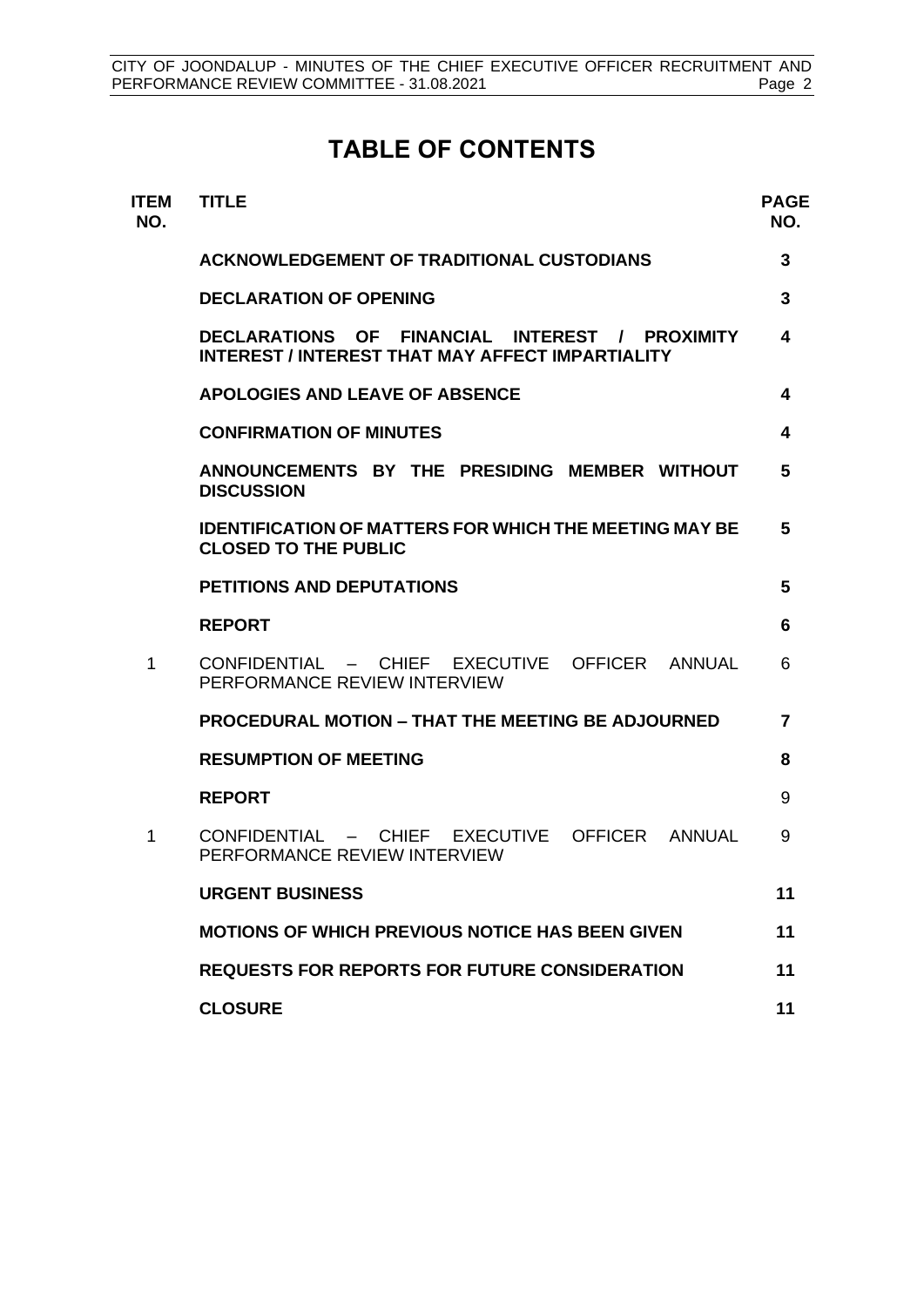# **CITY OF JOONDALUP**

**MINUTES OF THE CHIEF EXECUTIVE OFFICER RECRUITMENT AND PERFORMANCE REVIEW COMMITTEE MEETING HELD IN CONFERENCE ROOM 1, JOONDALUP CIVIC CENTRE, BOAS AVENUE, JOONDALUP ON TUESDAY 31 AUGUST 2021.**

#### **ATTENDANCE**

#### **Committee Members**

Cr Russ Fishwick, JP *Presiding Member* Mayor Hon. Albert Jacob, JP *Deputy Presiding Member from 5.50pm* Cr Russell Poliwka Cr Kerry Hollywood Cr Philippa Taylor Cr John Chester Cr John Raftis

#### **Observers**

Cr Tom McLean, JP Cr Suzanne Thompson

#### **Officers**

| Mr Jamie Parry   | Director Governance and Strategy |
|------------------|----------------------------------|
| Mr Brad Sillence | <b>Manager Governance</b>        |

#### **Guests**

Ms Helen Hardcastle **Learning Horizons** 

## <span id="page-2-0"></span>**ACKNOWLEDGEMENT OF TRADITIONAL CUSTODIANS**

Prior to the opening of the Chief Executive Officer Recruitment and Performance Review Committee meeting, the Presiding Member acknowledged the traditional custodians of the land.

## <span id="page-2-1"></span>**DECLARATION OF OPENING**

The Presiding Member declared the meeting open at 5.49pm.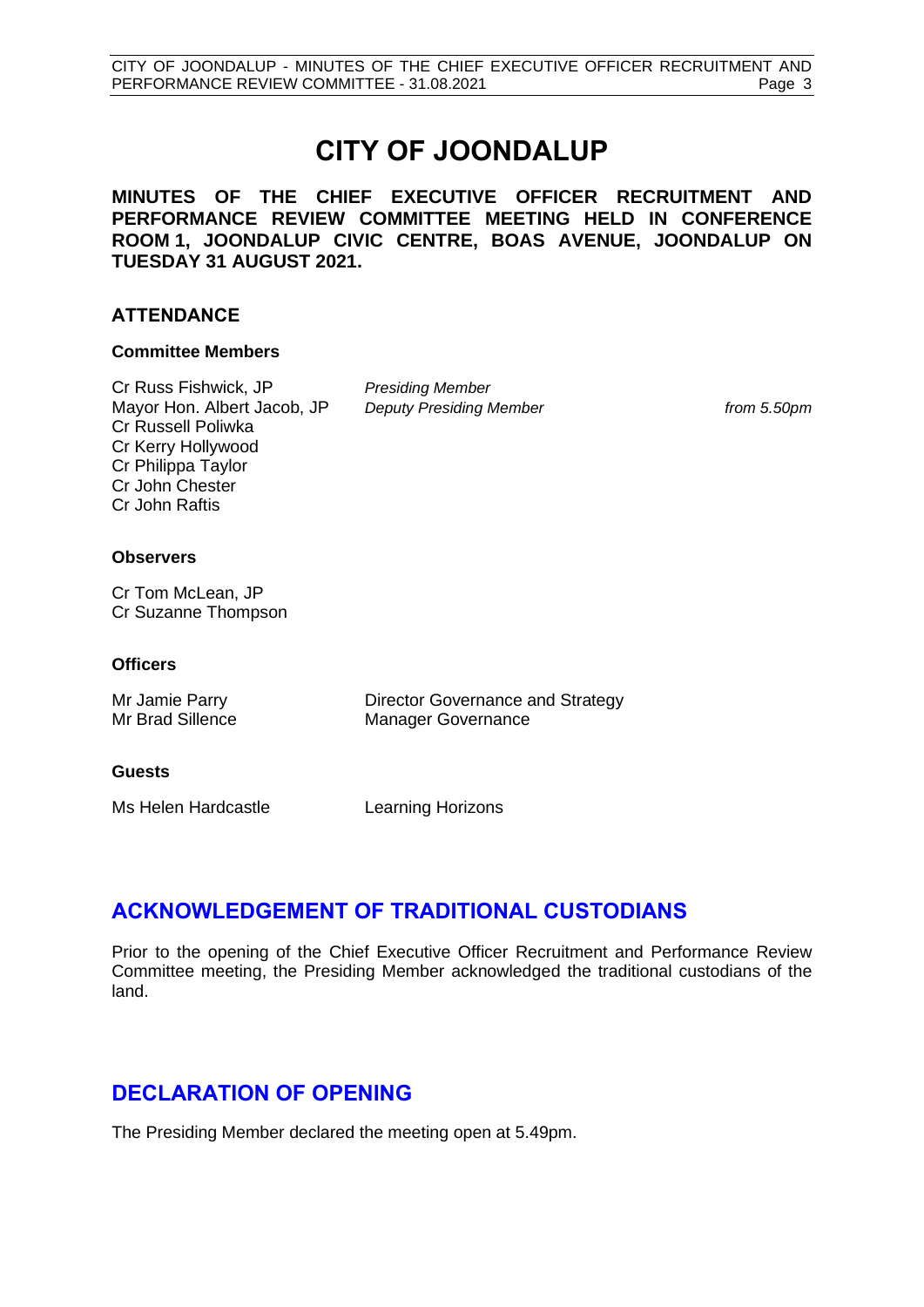# <span id="page-3-0"></span>**DECLARATIONS OF FINANCIAL INTEREST / PROXIMITY INTEREST / INTEREST THAT MAY AFFECT IMPARTIALITY**

#### **Disclosure of Financial Interest**

A declaration under this section requires that the nature of the interest must be disclosed. Consequently a member who has made a declaration must not preside, participate in, or be present during any discussion or decision-making procedure relating to the matter the subject of the declaration. An employee is required to disclose their financial interest and if required to do so by the Council must disclose the extent of the interest. Employees are required to disclose their financial interests where they are required to present verbal or written reports to the Council. Employees are able to continue to provide advice to the Council in the decision making process if they have disclosed their interest.

| <b>Name / Position</b>    | Mr James Pearson, Chief Executive Officer.                                                         |
|---------------------------|----------------------------------------------------------------------------------------------------|
|                           | <b>Item No. / Subject</b>   Item $1 -$ Confidential $-$ Chief Executive Officer Annual Performance |
|                           | Review Interview.                                                                                  |
| <b>Nature of Interest</b> | Financial Interest.                                                                                |
| <b>Extent of Interest</b> | Mr Pearson holds the position of Chief Executive Officer.                                          |

#### **Disclosure of interest affecting impartiality**

Elected Members (in accordance with clause 22 of Schedule 1 of the *Local Government [Model Code of Conduct] Regulations 2021*) and employees (in accordance with the Code of Conduct) are required to declare any interest that may affect their impartiality in considering a matter. This declaration does not restrict any right to participate in or be present during the decision-making process. The Elected Member / employee is also encouraged to disclose the nature of their interest.

| <b>Name / Position</b>    | Mr Jamie Parry, Director Governance and Strategy.                                                  |  |
|---------------------------|----------------------------------------------------------------------------------------------------|--|
|                           | <b>Item No. / Subject</b>   Item $1 -$ Confidential $-$ Chief Executive Officer Annual Performance |  |
|                           | Review Interview.                                                                                  |  |
|                           | <b>Nature of Interest</b>   Interest that may affect impartiality.                                 |  |
| <b>Extent of Interest</b> | Due to the nature of Mr Parry's employment relationship with the                                   |  |
|                           | <b>Chief Executive Officer.</b>                                                                    |  |

*Mayor Jacob entered the room at 5.50pm.*

# <span id="page-3-1"></span>**APOLOGIES AND LEAVE OF ABSENCE**

Nil.

# <span id="page-3-2"></span>**CONFIRMATION OF MINUTES**

<span id="page-3-3"></span>Nil.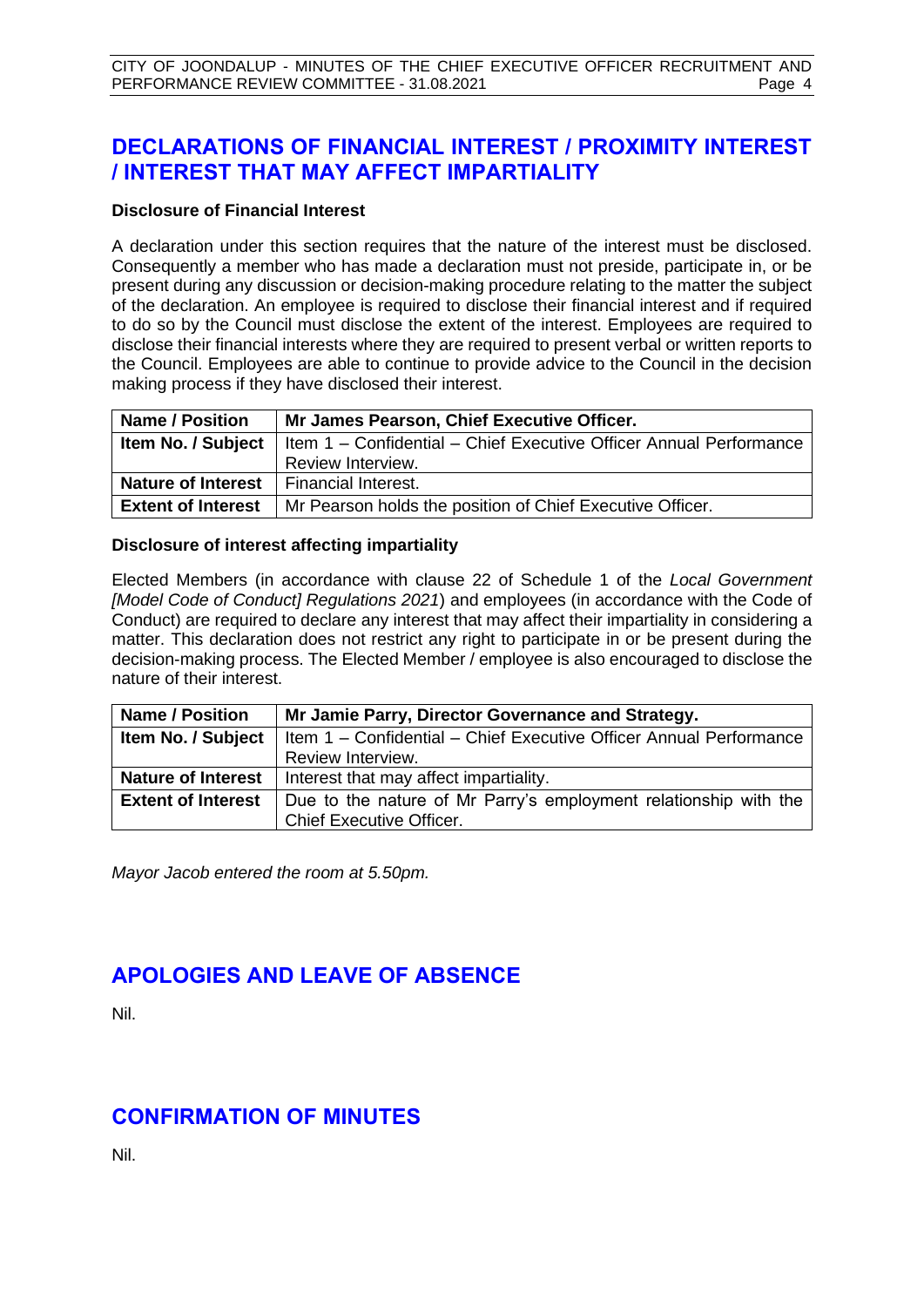# **ANNOUNCEMENTS BY THE PRESIDING MEMBER WITHOUT DISCUSSION**

Nil.

## <span id="page-4-0"></span>**IDENTIFICATION OF MATTERS FOR WHICH THE MEETING MAY BE CLOSED TO THE PUBLIC**

In accordance with Clause 5.2 of the City's *Meeting Procedures Local Law 2013*, this meeting is not open to the public.

# <span id="page-4-1"></span>**PETITIONS AND DEPUTATIONS**

Nil.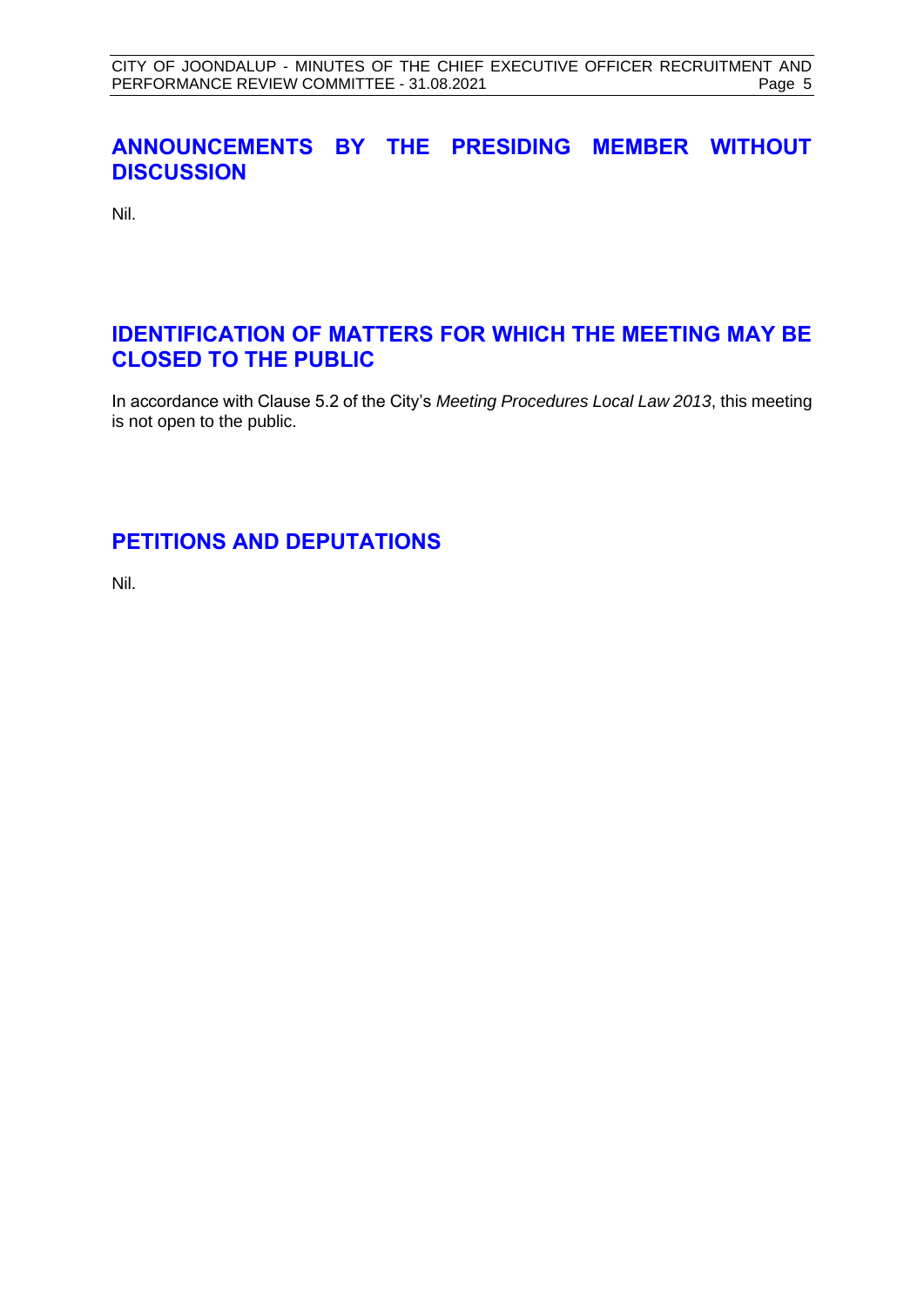# <span id="page-5-0"></span>**REPORT**

#### **Disclosure of Financial Interest**

| <b>Name / Position</b>    | Mr James Pearson, Chief Executive Officer.                         |
|---------------------------|--------------------------------------------------------------------|
| Item No. / Subject        | Item 1 - Confidential - Chief Executive Officer Annual Performance |
|                           | Review Interview.                                                  |
| <b>Nature of Interest</b> | Financial Interest.                                                |
| <b>Extent of Interest</b> | Mr Pearson holds the position of Chief Executive Officer.          |

**Disclosure of interest affecting impartiality**

| <b>Name / Position</b>    | Mr Jamie Parry, Director Governance and Strategy.                                                  |  |
|---------------------------|----------------------------------------------------------------------------------------------------|--|
|                           | <b>Item No. / Subject</b>   Item $1 -$ Confidential $-$ Chief Executive Officer Annual Performance |  |
|                           | Review Interview.                                                                                  |  |
| <b>Nature of Interest</b> | Interest that may affect impartiality.                                                             |  |
| <b>Extent of Interest</b> | Due to the nature of Mr Parry's employment relationship with the                                   |  |
|                           | <b>Chief Executive Officer.</b>                                                                    |  |

# <span id="page-5-1"></span>**ITEM 1 CONFIDENTIAL – CHIEF EXECUTIVE OFFICER ANNUAL PERFORMANCE REVIEW INTERVIEW**

| <b>WARD</b>                           | All                                                                                                                                                                                              |
|---------------------------------------|--------------------------------------------------------------------------------------------------------------------------------------------------------------------------------------------------|
| <b>RESPONSIBLE</b><br><b>DIRECTOR</b> | Mr Jamie Parry<br>Governance and Strategy                                                                                                                                                        |
| <b>FILE NUMBERS</b>                   | 74574, 108783                                                                                                                                                                                    |
| <b>ATTACHMENTS</b>                    | Nil                                                                                                                                                                                              |
| <b>AUTHORITY / DISCRETION</b>         | Executive - The substantial direction setting and oversight<br>role of Council, such as adopting plans and reports,<br>accepting tenders, directing operations, setting and<br>amending budgets. |

This report is confidential in accordance with Section 5.23(2)(a) of the *Local Government Act 1995*, which permits the meeting to be closed to the public for business relating to the following:

*(a) a matter affecting an employee or employees.*

A full report was provided to Elected Members under separate cover. The report is not for publication.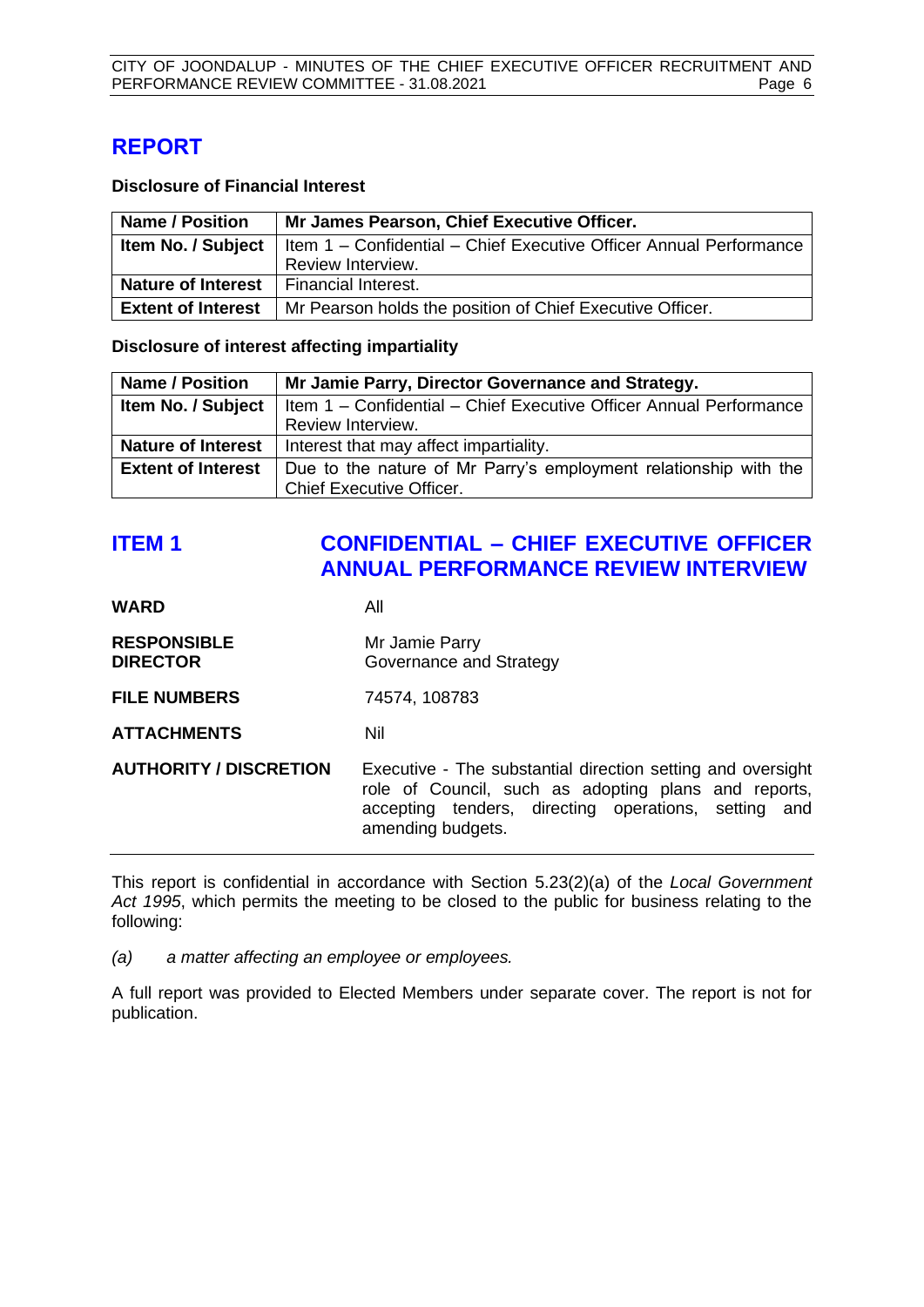#### <span id="page-6-0"></span>**PROCEDURAL MOTION – THAT THE MEETING BE ADJOURNED**

**MOVED Cr Fishwick, SECONDED Cr Chester that the meeting of the Chief Executive Officer Recruitment and Performance Review Committee BE ADJOURNED until such time that the Chief Executive Officer's annual performance review interview is concluded.**

#### **The Motion was Put and CARRIED (7/0)**

**In favour of the Motion:** Cr Fishwick, Mayor Jacob, Crs Chester, Hollywood, Poliwka, Raftis and Taylor.

The meeting ADJOURNED at 5.57pm on 31 August 2021 with the following Committee Members being present at that time:

> Cr Russ Fishwick, JP Mayor Hon. Albert Jacob, JP Cr John Chester Cr Kerry Hollywood Cr Russell Poliwka Cr John Raftis Cr Philippa Taylor

In accordance with clause 10.8(2) of the *City of Joondalup Meeting Procedures Local Law 2013,* no elected members had spoken to the motion prior to the adjournment.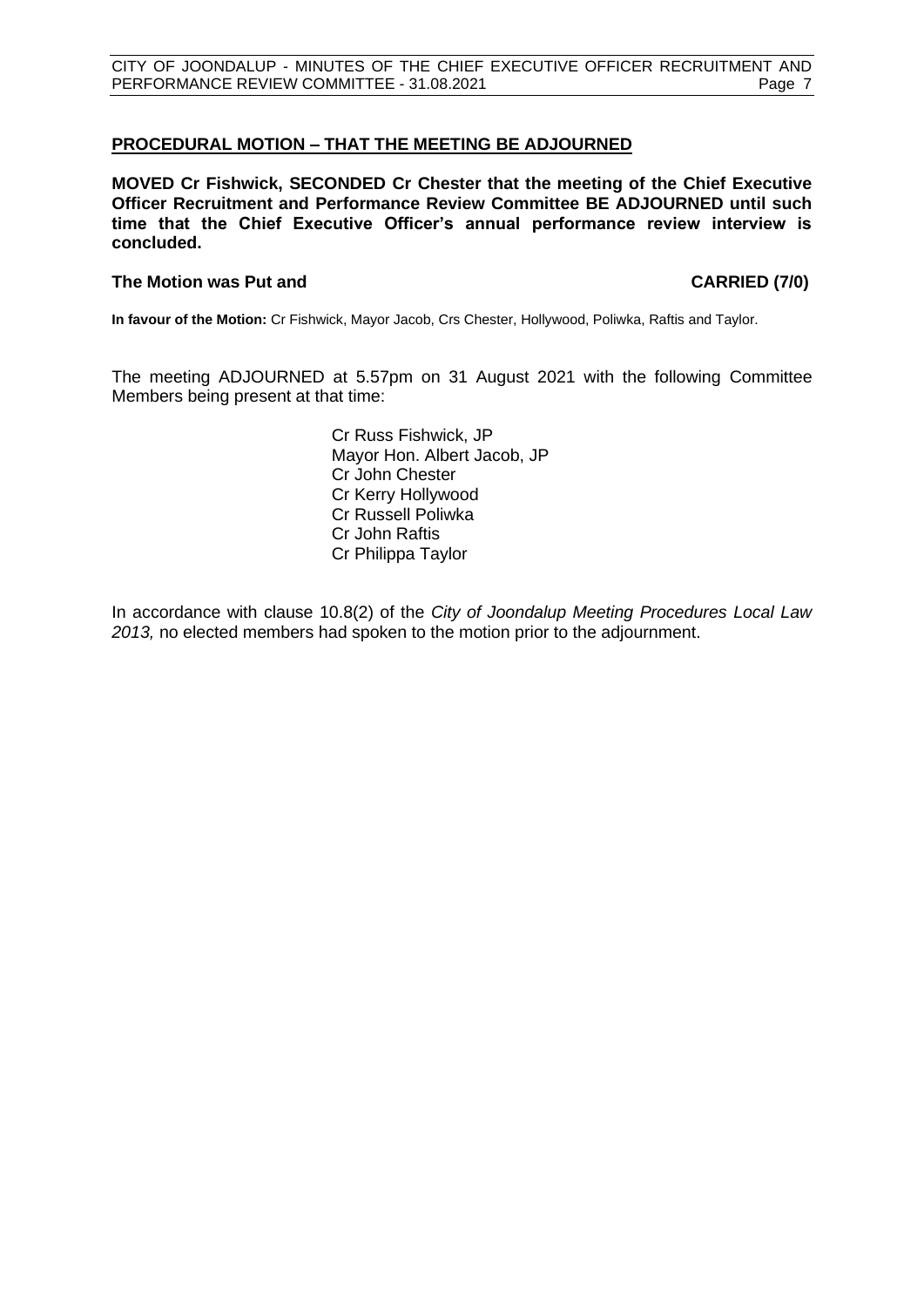CITY OF JOONDALUP - MINUTES OF THE CHIEF EXECUTIVE OFFICER RECRUITMENT AND PERFORMANCE REVIEW COMMITTEE - 31.08.2021 Page 8

#### <span id="page-7-0"></span>**RESUMPTION OF MEETING**

Following the interview between Committee Members and the Chief Executive Officer, the Presiding Member declared the **Chief Executive Officer Recruitment and Performance Review Committee** meeting **RESUMED** at 7.33pm on 31 August 2021 with the following persons being present:

#### **ATTENDANCE**

#### **Committee Members**

Cr Russ Fishwick, JP *Presiding Member* Cr Russell Poliwka Cr Kerry Hollywood Cr Philippa Taylor Cr John Chester Cr John Raftis

#### **Observers**

Cr Tom McLean, JP Cr Suzanne Thompson

#### **Officers**

| Mr Jamie Parry   | Director Governance and Strategy |
|------------------|----------------------------------|
| Mr Brad Sillence | <b>Manager Governance</b>        |

#### **Guests**

Ms Helen Hardcastle **Learning Horizons**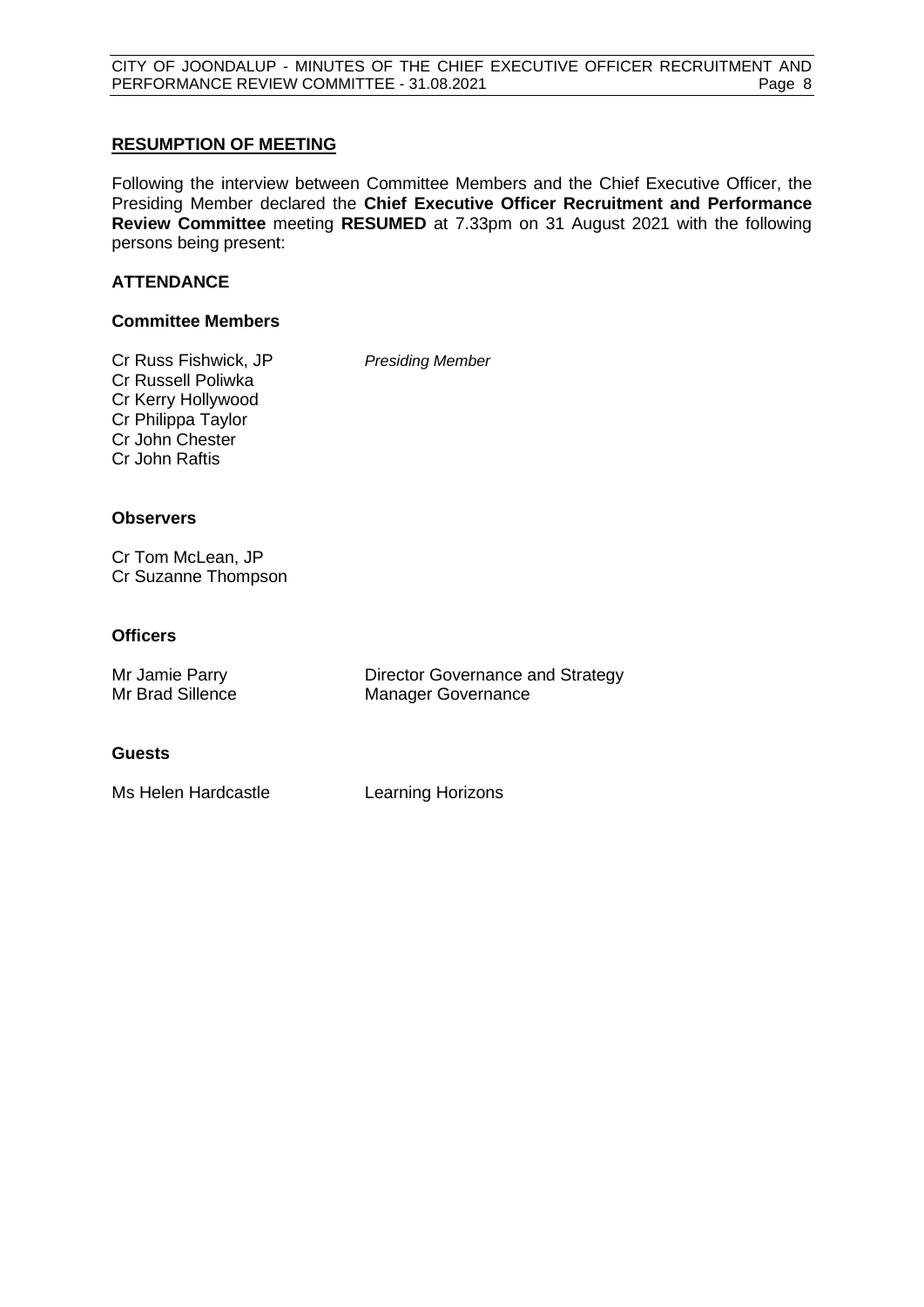# <span id="page-8-0"></span>**REPORT**

#### **Disclosure of Financial Interest**

| <b>Name / Position</b>    | Mr James Pearson, Chief Executive Officer.                         |
|---------------------------|--------------------------------------------------------------------|
| Item No. / Subject        | Item 1 - Confidential - Chief Executive Officer Annual Performance |
|                           | Review Interview.                                                  |
| <b>Nature of Interest</b> | I Financial Interest.                                              |
| <b>Extent of Interest</b> | Mr Pearson holds the position of Chief Executive Officer.          |

**Disclosure of interest affecting impartiality**

| <b>Name / Position</b>    | Mr Jamie Parry, Director Governance and Strategy.                                                  |  |
|---------------------------|----------------------------------------------------------------------------------------------------|--|
|                           | <b>Item No. / Subject</b>   Item $1 -$ Confidential $-$ Chief Executive Officer Annual Performance |  |
|                           | Review Interview.                                                                                  |  |
| <b>Nature of Interest</b> | Interest that may affect impartiality.                                                             |  |
| <b>Extent of Interest</b> | Due to the nature of Mr Parry's employment relationship with the                                   |  |
|                           | <b>Chief Executive Officer.</b>                                                                    |  |

# <span id="page-8-1"></span>**ITEM 1 CONFIDENTIAL – CHIEF EXECUTIVE OFFICER ANNUAL PERFORMANCE REVIEW INTERVIEW**

| <b>WARD</b>                           | All                                                                                                                                                                                              |
|---------------------------------------|--------------------------------------------------------------------------------------------------------------------------------------------------------------------------------------------------|
| <b>RESPONSIBLE</b><br><b>DIRECTOR</b> | Mr Jamie Parry<br>Governance and Strategy                                                                                                                                                        |
| <b>FILE NUMBERS</b>                   | 74574, 108783                                                                                                                                                                                    |
| <b>ATTACHMENTS</b>                    | Nil                                                                                                                                                                                              |
| <b>AUTHORITY / DISCRETION</b>         | Executive - The substantial direction setting and oversight<br>role of Council, such as adopting plans and reports,<br>accepting tenders, directing operations, setting and<br>amending budgets. |

This report is confidential in accordance with Section 5.23(2)(a) of the *Local Government Act 1995*, which permits the meeting to be closed to the public for business relating to the following:

*(a) a matter affecting an employee or employees.*

A full report was provided to Elected Members under separate cover. The report is not for publication.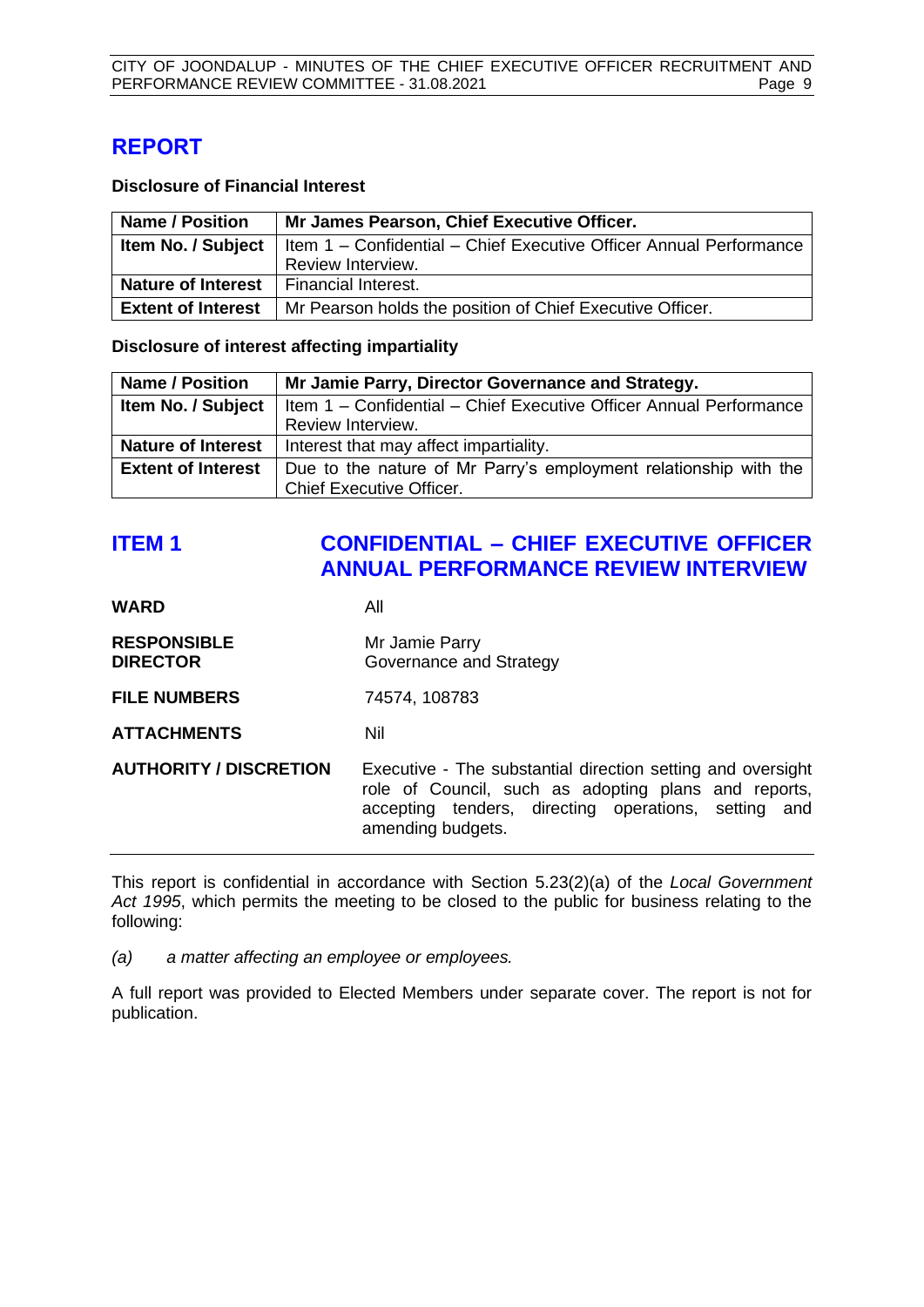**MOVED Cr Hollywood, SECONDED Cr Taylor that the Chief Executive Officer Recruitment and Performance Review Committee:**

- **1 REQUESTS the Director Governance and Strategy, in conjunction with Ms Helen Hardcastle, Learning Horizons to prepare a report on the:**
	- **1.1 Draft Concluded Annual Performance Review Report of the Chief Executive Officer;**
	- **1.2 Draft Key Result Areas and KPI's for the Chief Executive Officer for 2021-22;**

**for consideration by the Chief Executive Officer Recruitment and Performance Review Committee at its meeting to be held on Tuesday 28 September 2021;**

**2 NOTES that a report on the Annual Salary Review of the Chief Executive Officer will be presented at the Chief Executive Officer Recruitment and Performance Review Committee meeting to be held on Tuesday 28 September 2021.**

#### **The Motion was Put and CARRIED (6/0)**

**In favour of the Motion:** Crs Fishwick, Chester, Hollywood, Poliwka, Raftis and Taylor.